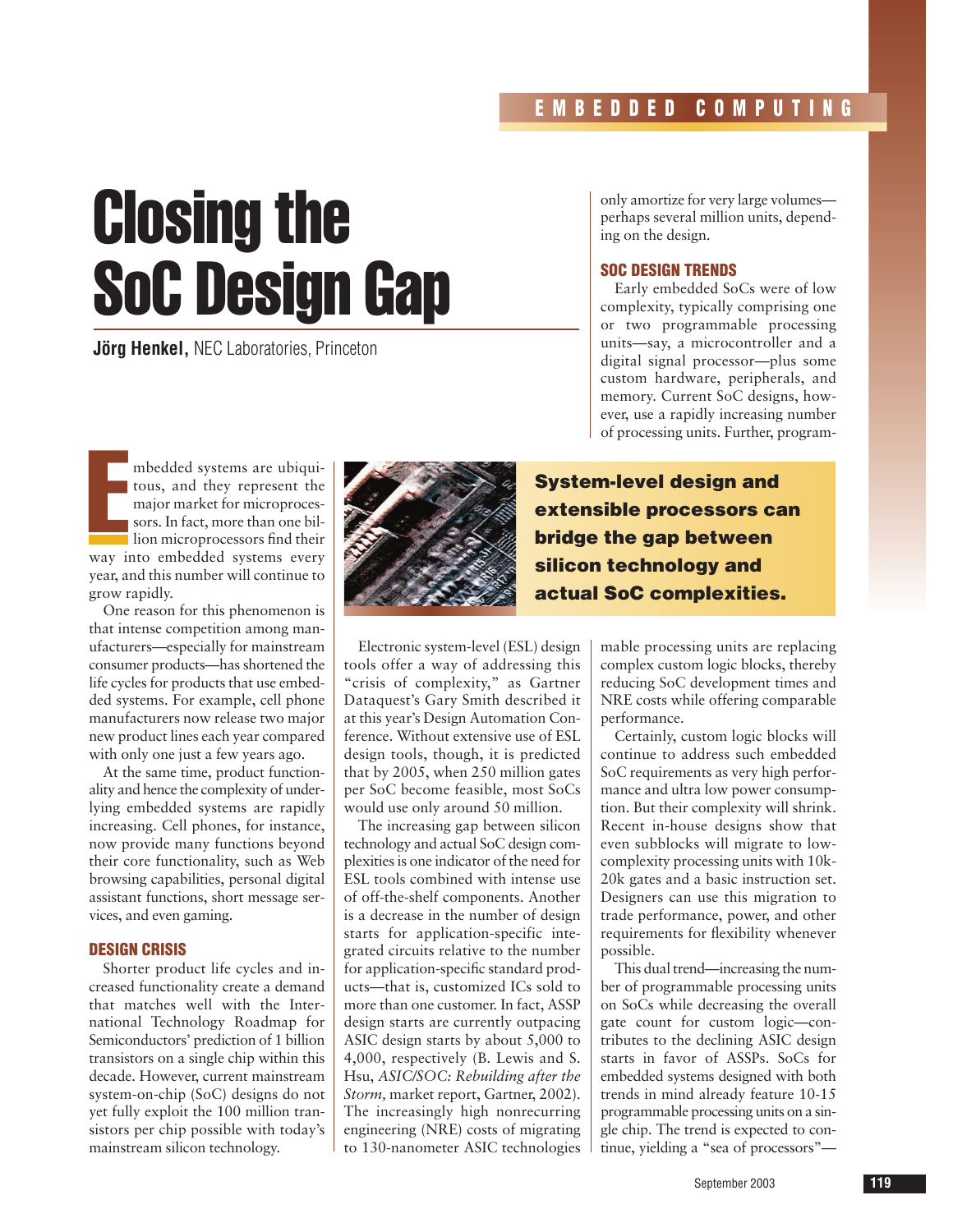

*Figure 1. A simplified generic design flow of an extensible processor platform.*

hundreds of heterogeneous processors on SoCs connected by a network-onchip (NoC)—by the end of the decade*.*

### **EXTENSIBLE PROCESSOR PLATFORMS**

Application-specific instruction-set processors (ASIPs), which belong to the ASSP circuitry group, offer a possible means of overcoming the crisis of complexity in SoC design. Extensible processor platforms represent the stateof-the-art in ASIP technology. Their customization typically addresses three architectural levels that vary depending on the platform vendor:

• *Instruction extension*. The designer can define customized instructions by specifying their functionality. The extensible processor platform will then generate the extended instructions that then coexist with the base instruction set.

- *Inclusion/exclusion of predefined blocks.* The designers can choose to include or exclude predefined blocks as part of the extensible processor platform. Block examples include special function registers, built-in self-test, multiplyand-accumulate operation blocks**,** and caches.
- *Parameterization.* The designer can fix extensible processor parameters **s**uch as instruction and data cache sizes, the number of registers, and so on.

Commercial platforms for extensible processors are currently maturing in large SoC design projects such as NEC's TCP/IP offload engine, which integrates 10 extensible processors on a single chip. Major extensible processor platform vendors include Tensilica, Improv Systems, ARC, Coware, and Target Compiler Technologies.

# **Generic design flow**

Figure 1 shows a generic design flow of an extensible processor platform. The goal is to customize the extensible processor to a specific application that will run on it. The application may be available in a language like C/C++ as an executable specification. The designer starts profiling the application using an instruction-set simulator (ISS) of the target processor. The profiling reveals computational bottlenecks for which possible instruction extensions, inclusions or exclusions of predefined blocks, or parameterizations might improve performance or power characteristics. This step is an art and requires significant design expertise.

After identifying a set of possible extensible instructions, the designer uses a custom language to define them including, for example, an extensible instruction's functionality, pipeline scheduling, instruction word format, and so on.

To evaluate these customizations, designers can use *retargetable tool generation.* Retargetable techniques can automatically generate compilers and simulators that are aware of the new or extended instructions and other customizations and thus can generate or simulate code that is aware of the customizations. The designer uses the retargeted ISS, compiler**,** assembler, and other tools to evaluate whether the application can meet the performance and power constraints.

Designers can iterate this step often and fast to get early feedback during the *design space exploration*. Once the application (compiled with the extended instruction set) meets the design constraints, the platform uses the extensible instruction definitions and other customization levels to automatically generate the extensible processor's synthesizable RTL.

The process concludes with a regular synthesis flow down to tape out or an evaluation based on a rapid prototyping environment.